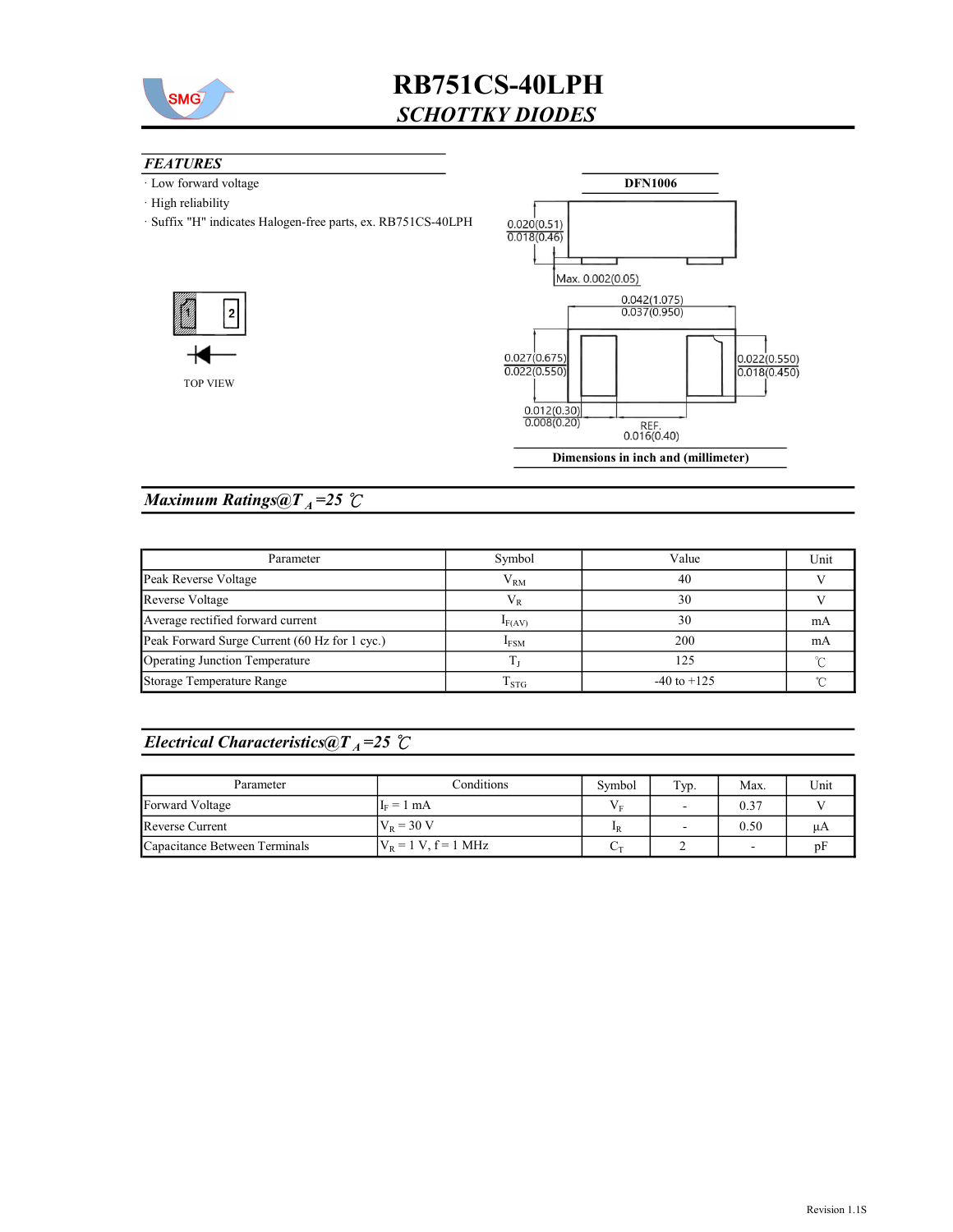

#### Typical Characteristics

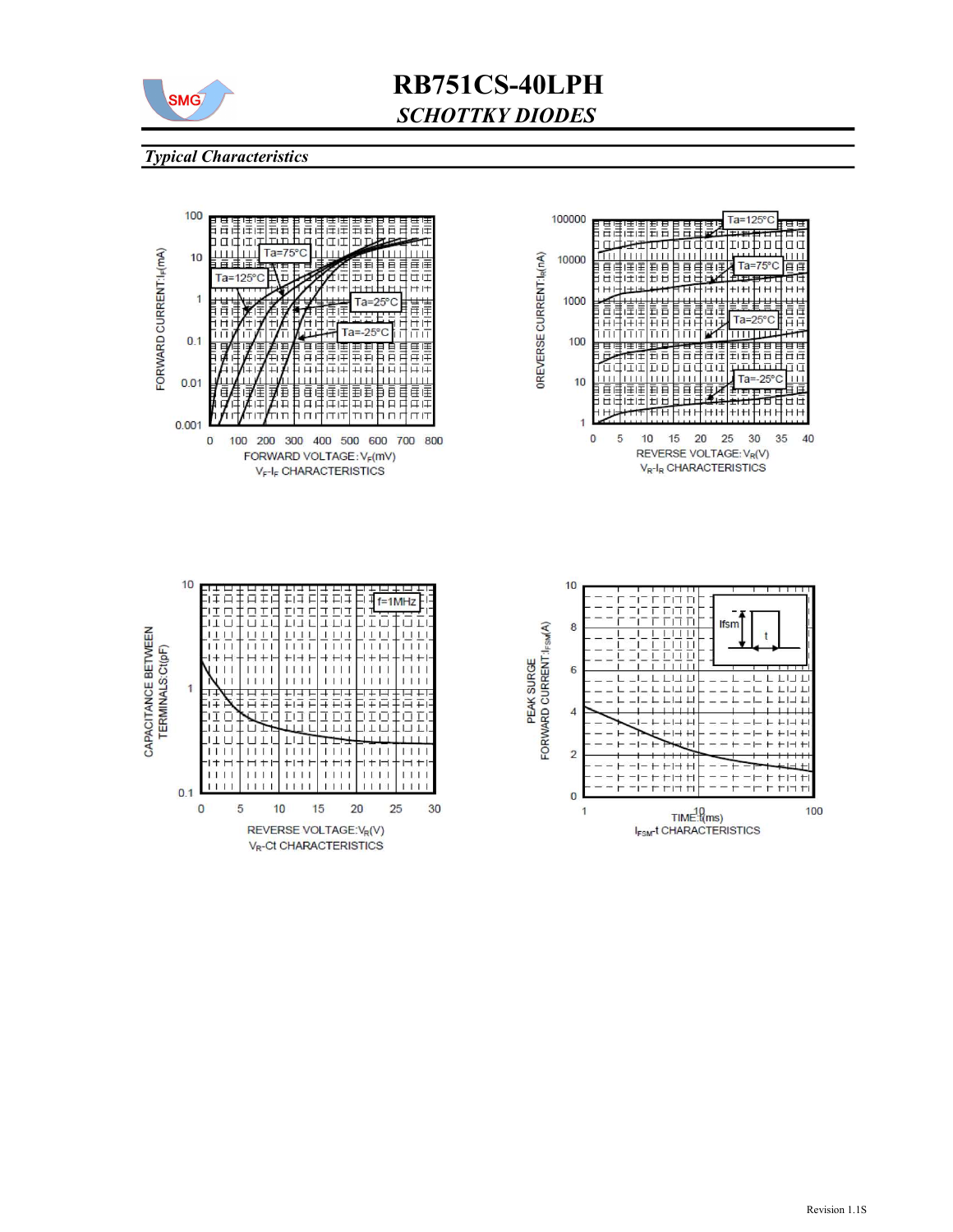

# TAPE & REEL SPECIFICATION



| Item                   | <b>Symbol</b>  | DFN1006(0402)     |
|------------------------|----------------|-------------------|
| Carrier width          | $A_0$          | $0.70 \pm 0.10$   |
| Carrier length         | $B_0$          | $1.10 \pm 0.10$   |
| Carrier depth          | K              | $0.60 \pm 0.10$   |
| Sprocket hole          | d              | $1.50 \pm 0.10$   |
| Reel outside diameter  | D              | $178.00 \pm 2.00$ |
| Feed hole width        | $D_0$          | $13.00 \pm 0.50$  |
| Reel inner diameter    | $D_1$          | MIN. 54.00        |
| Sprocke hole position  | E              | $1.75 \pm 0.10$   |
| Punch hole position    | F              | $3.50 \pm 0.10$   |
| Sprocke hole pitch     | $P_0$          | $4.00 \pm 0.10$   |
| Punch hole pitch       | $P_1$          | $2.00 \pm 0.10$   |
| Embossment center      | P <sub>2</sub> | $2.00 \pm 0.10$   |
| Overall tape thickness | T              | <b>MAX. 0.60</b>  |
| Tape width             | W              | $8.00 \pm 0.30$   |
| Reel width             | W1             | $8.40 \pm 1.50$   |

#### ORDER INFORMATION

| Package       | $\sim$<br>S <sub>17</sub> e<br>Reel : | Juantıtv |
|---------------|---------------------------------------|----------|
| DFN1006(0402) | יי                                    | 0.000    |

## MARKING CODE

| Part Number   | Marking Code |
|---------------|--------------|
| RB751CS-40LPH |              |